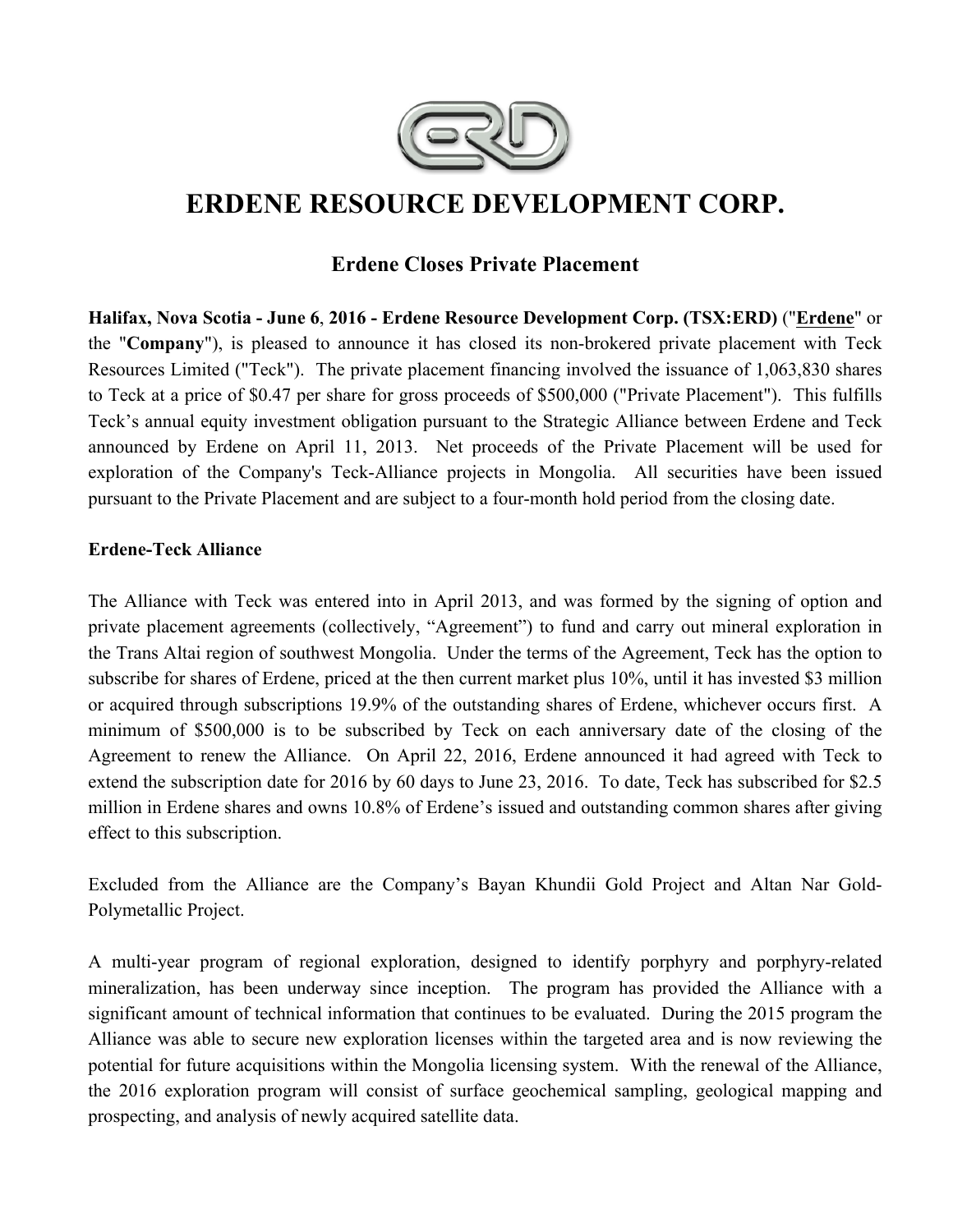#### **About Erdene**

Erdene Resource Development Corp. is a Canada-based resource company focused on the acquisition, exploration, and development of base and precious metals in underexplored and highly prospective Mongolia. The Company holds four exploration licenses and a mining license in southwest Mongolia. These include: Altan Nar – an extensive, high-grade, near-surface, gold-polymetallic project that the Company is advancing toward a production decision, however the Company has not yet completed a mining study to support the technical feasibility and economic viability of Altan Nar; Bayan Khundii – an earlier-stage, high-grade gold discovery made in Q2-2015; Khuvyn Khar – an early-stage, copper-silver porphyry project with multiple drill targets and significant copper intersections; Zuun Mod – a large molybdenum-copper porphyry deposit; and Altan Arrow – an early-stage, high-grade, gold-silver project. In addition to the above properties, the Company has an Alliance with Teck Resources Limited on regional, copper-gold exploration in the prospective Trans Altay region of southwest Mongolia. For further information on the Company, please visit www.erdene.com. Erdene has 121,040,992 issued and outstanding common shares and a fully diluted position of 132,432,906 common shares, after giving effect to the Teck Private Placement.

#### **Forward-Looking Statements**

Certain information regarding Erdene contained herein may constitute forward-looking statements within the meaning of applicable securities laws. Forward-looking statements may include estimates, plans, expectations, opinions, forecasts, projections, guidance or other statements that are not statements of fact. Although Erdene believes that the expectations reflected in such forward-looking statements are reasonable, it can give no assurance that such expectations will prove to have been correct. Erdene cautions that actual performance will be affected by a number of factors, most of which are beyond its control, and that future events and results may vary substantially from what Erdene currently foresees. Factors that could cause actual results to differ materially from those in forward-looking statements include market prices, exploitation and exploration results, continued availability of capital and financing and general economic, market or business conditions. The forward-looking statements are expressly qualified in their entirety by this cautionary statement. The information contained herein is stated as of the current date and is subject to change after that date. The Company does not assume the obligation to revise or update these forward-looking statements, except as may be required under applicable securities laws.

### **NO REGULATORY AUTHORITY HAS APPROVED OR DISAPPROVED THE CONTENTS OF THIS RELEASE**

#### **Erdene Contact Information**

Peter C. Akerley, President and CEO